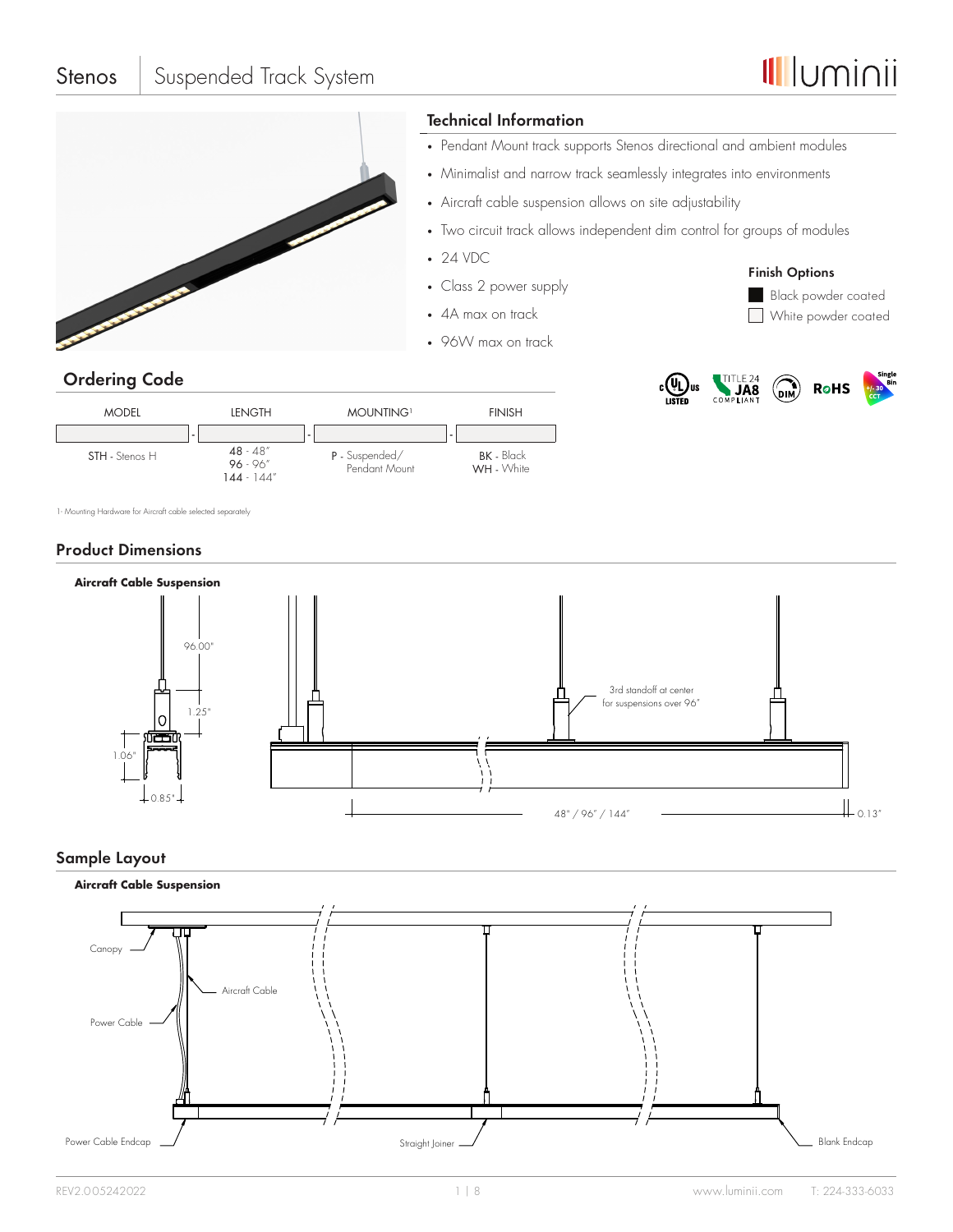# **Track Components**

To minimize voltage drop, it is recommended to not exceed 24ft of track per power feed or 3 track joiners per power feed.

**JOIN-S-STH-AC-XX** Straight Joiner - Aircraft Cable

#### **Aircraft Cable Suspension**

**PF-STH-AC-XX** Power Feed Endcap - Aircraft Cable



**JOIN-L-STH-AC-XX** L Joiner - Aircraft Cable





 $1.63"$  2.63

0.85"

 $0.85$ 

1.06"

2.25"  $0.85$ "

4.26"

**JOIN-S-STH-AC-PF-XX**

1.06"

Straight Joiner With Feed - Aircraft Cable

**XX Color** WH White BK Black

### **Wiring and Multiple Circuits**

P**ower Feed Cord (24VDC)**<br>For single circuit use, connect black and white Power Feed Cord wires.<br>For two circuit control, pair with Power Supplies PS010TW-96-24, PSDMX-96-24, PSDMX-3X96-24, and PSDALI-DT8-96-24

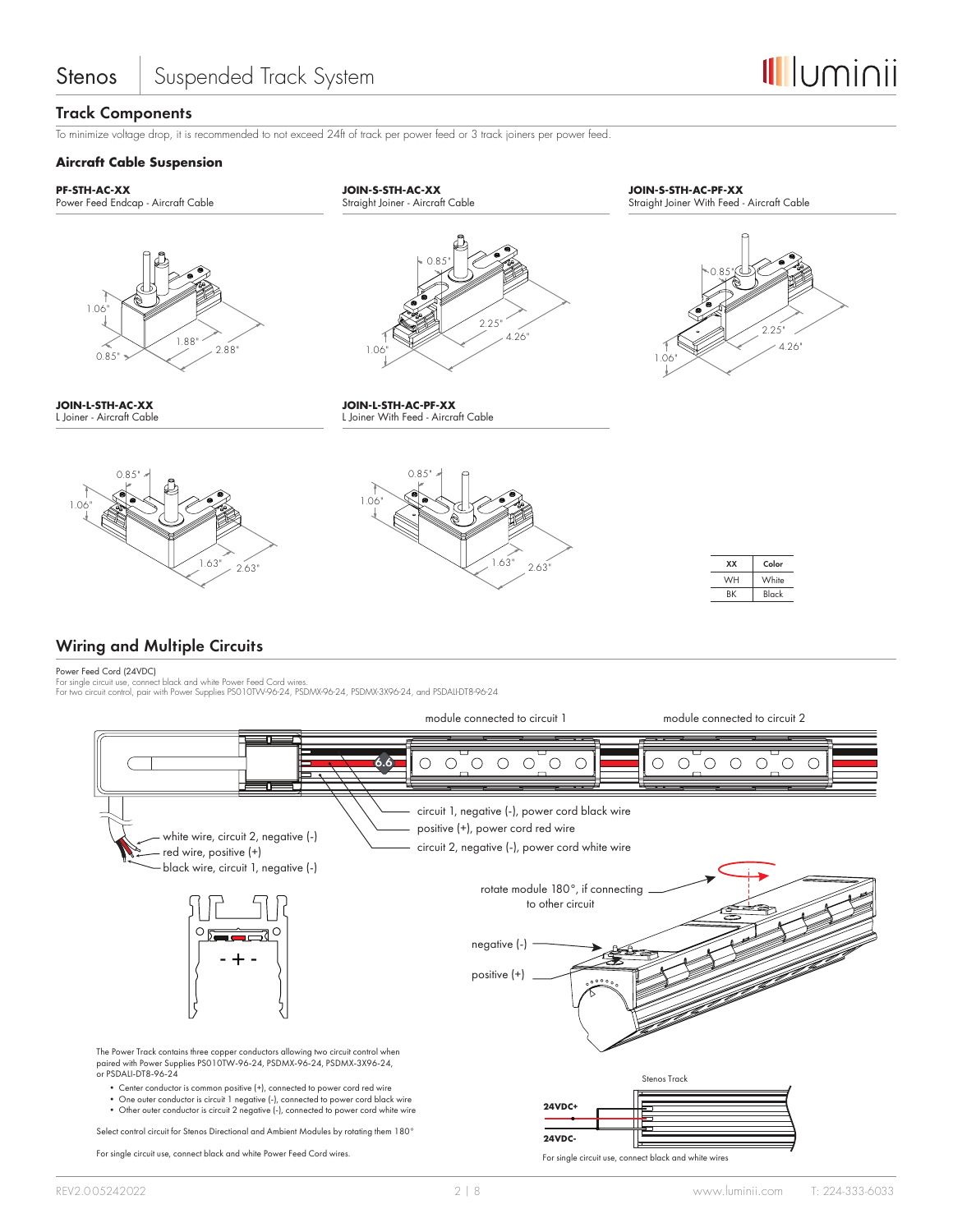### **Track Components**

To minimize voltage drop, it is recommended to not exceed 24ft of track per power feed or 3 track joiners per power feed.

#### **MB-STH-AC-JB4-SF-96-XX**

Square Power Feed Canopy and 96" Aircraft Cable for Joiner Attachment

4.35" 4.35" 0.20"



**MB-STH-AC-JB4-CF-96-XX** Square Power Feed Canopy

| xx        | Color |
|-----------|-------|
| <b>WH</b> | White |
|           | Black |

Aircraft Cable is Mounted to Canopy

**MB-STH-AC-NF-96**

96" Aircraft Cable and Ceiling Mount

Blank canopy for power feed wire. Use if j-box is offset from fixture/mounting position.

#### **MB-STH-AC-SO-96**

96" Aircraft Cable, Track Standoff, and Ceiling Mount

E





**TC-96-XX TC-144-XX** Track Filler, 96" or 144"



Track Fillers ship complete with the Track and cover unoccupied sections of Track. They are field cuttable and can be used to protect the channel during installation. can be used to protect the channel during<br>Additional can be ordered, if necessary.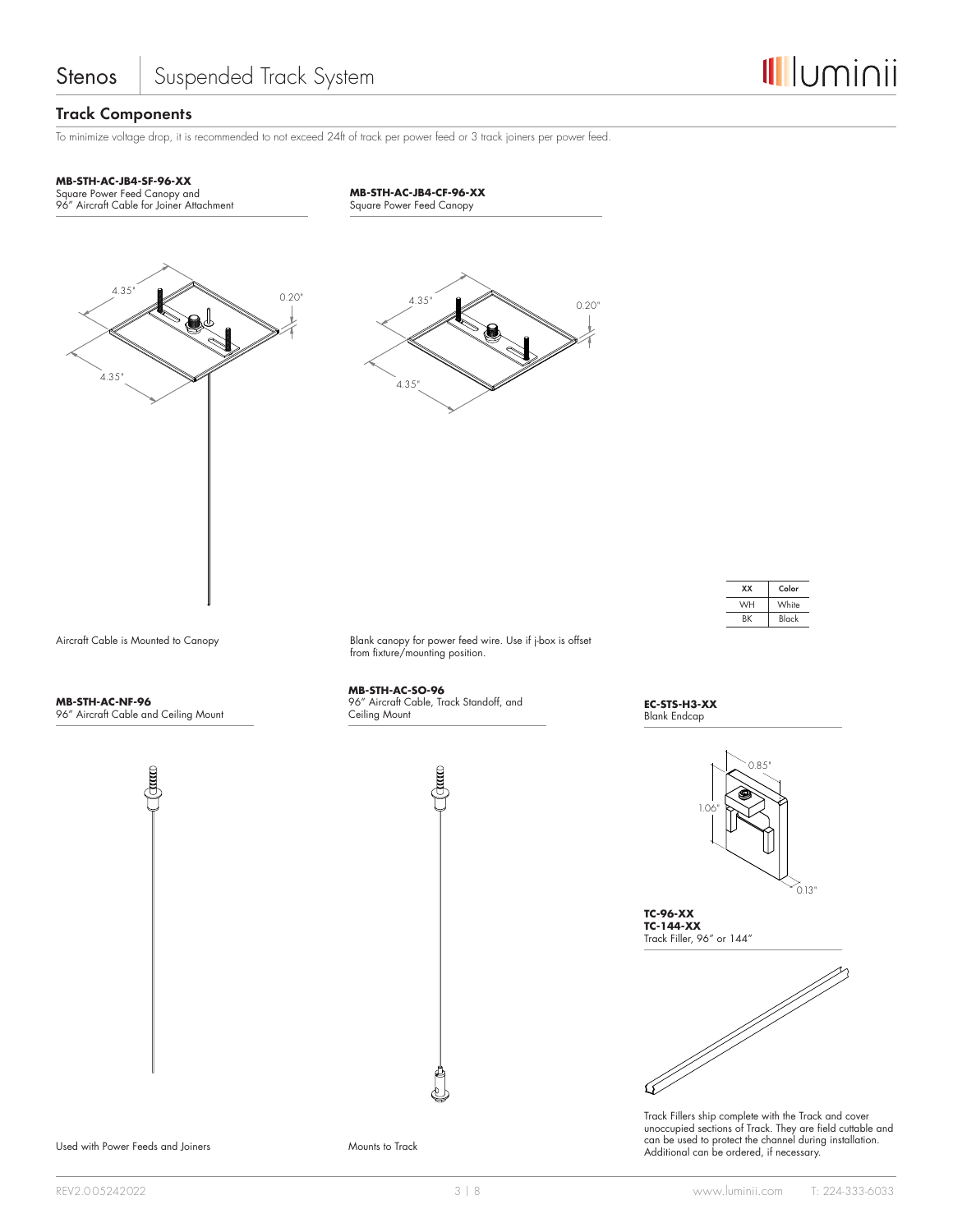

# **Directional Fixture Module**



# **Profile Dimensions**



#### **Technical Information**

| <b>TYPE</b>                                     |                    | <b>Stenos</b> |         |  |  |  |  |
|-------------------------------------------------|--------------------|---------------|---------|--|--|--|--|
| <b>OUTPUT OPTIONS</b>                           | 3                  | 5             | 12      |  |  |  |  |
| Lumen Output (3000K)<br> with a Clear Lens)     | $250 \, \text{Im}$ | 520 lm        | 1260 lm |  |  |  |  |
| Average Power Consumption<br>(for a 4' section) | 2.6 W              | 5.4 W         | 13.0 W  |  |  |  |  |
| Efficacy (lm/W)                                 | 96                 | 96            | 96      |  |  |  |  |
| <b>Center Beam Intensity</b><br><b>ICBCP</b>    | 1500               | 3100          | 7700    |  |  |  |  |

#### **High Efficacy (HE48/HE64) CCT Multiplier** (ref. - 3000K) **TM-30**

|       | (ret. - 3UUUK) | <b>CRI</b> | R£ | R <sub>g</sub> | Ro |
|-------|----------------|------------|----|----------------|----|
| 2700K | 0.94           | 92         | 90 | 99             | 58 |
| 3000K | 1.00           | 92         | 89 | 99             | 57 |
| 3500K | 1.02           | 92         | 89 | 99             | 60 |
| 4000K | 1.02           | 92         | 86 | 94             |    |

### **Ordering Code | Directional Module**



### **Ordering Code | Directional Module Accessories**

| <b>MODEL</b>                 | <b>ACCESSORY</b>                                                                                                  | <b>LENGTH</b>                                                                   |
|------------------------------|-------------------------------------------------------------------------------------------------------------------|---------------------------------------------------------------------------------|
|                              |                                                                                                                   |                                                                                 |
| <b>SAC</b> -Stenos Accessory | LU-Louver<br>L3-30° Beam Modifying Lens<br>L6-55° Beam Modifying Lens<br><b>EL-Elliptical Beam Modifying Lens</b> | 3-3" Directional Module<br>5-5" Directional Module<br>12-12" Directional Module |

\*Beam modifying accessories specified in the OPTIC field shipped separately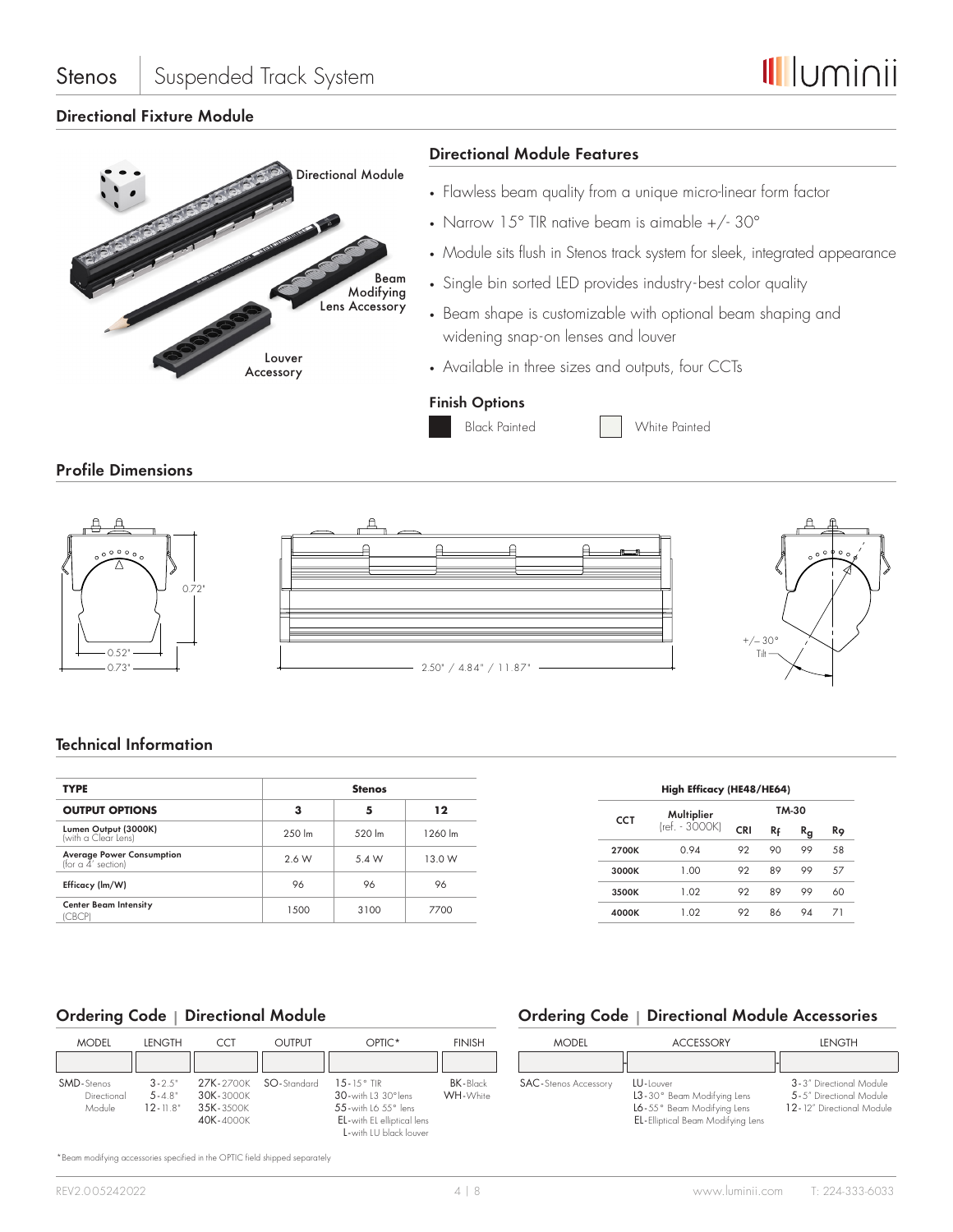

# **Ambient Module**

|                            | <b>Features</b>                                                  |                                                                     |  |
|----------------------------|------------------------------------------------------------------|---------------------------------------------------------------------|--|
|                            | • Diffuse output module to support<br>Stenos track system        | • Single bin sorted LED provides<br>industry-best color quality     |  |
|                            | • Advanced diffuser film provides<br>even, dot-free illumination | • Module sits flush in Stenos track<br>system for sleek, integrated |  |
|                            | • Optional integrated louver design                              | appearance                                                          |  |
| Ambient Module with Louver |                                                                  |                                                                     |  |
|                            | <b>Finish Options</b><br><b>Black Painted</b><br>White Painted   |                                                                     |  |
|                            |                                                                  |                                                                     |  |
|                            |                                                                  |                                                                     |  |

# **Profile Dimensions**



# **Technical Information**

| <b>AMBIENT MODULE</b>    |           | 24''    |           | 48"     |
|--------------------------|-----------|---------|-----------|---------|
| <b>OUTPUT OPTIONS</b>    | <b>SO</b> | HO      | <b>SO</b> | HO      |
| Lumen Output (3000K)     | 475 lm    | 1000 lm | 950 lm    | 2025 lm |
| (with a Clear Lens)      |           |         |           |         |
| <b>Power Consumption</b> | 5.5 W     | 12.3 W  | 11.0 W    | 24.7 W  |
| Efficacy                 | 86 lm/W   | 81 lm/W | 86 lm/W   | 82 lm/W |

# Ordering Code | Ambient Module

| <b>MODEL</b>                       | <b>LENGTH</b>                  |                                                                   | <b>OUTPUT</b>              | <b>OPTIC</b>              | <b>FINISH</b>              |
|------------------------------------|--------------------------------|-------------------------------------------------------------------|----------------------------|---------------------------|----------------------------|
| <b>SMA</b> - Stenos Ambient Module | $24 - 24.38"$<br>$48 - 48.00"$ | $27K - 2700K$<br><b>30K - 3000K</b><br>35K - 3500K<br>40K - 4000K | SO - Standard<br>HO - High | F - Frosted<br>L - Louver | $BK - Black$<br>WH - White |

1 - Louver light transmission is 60% of Frosted Lens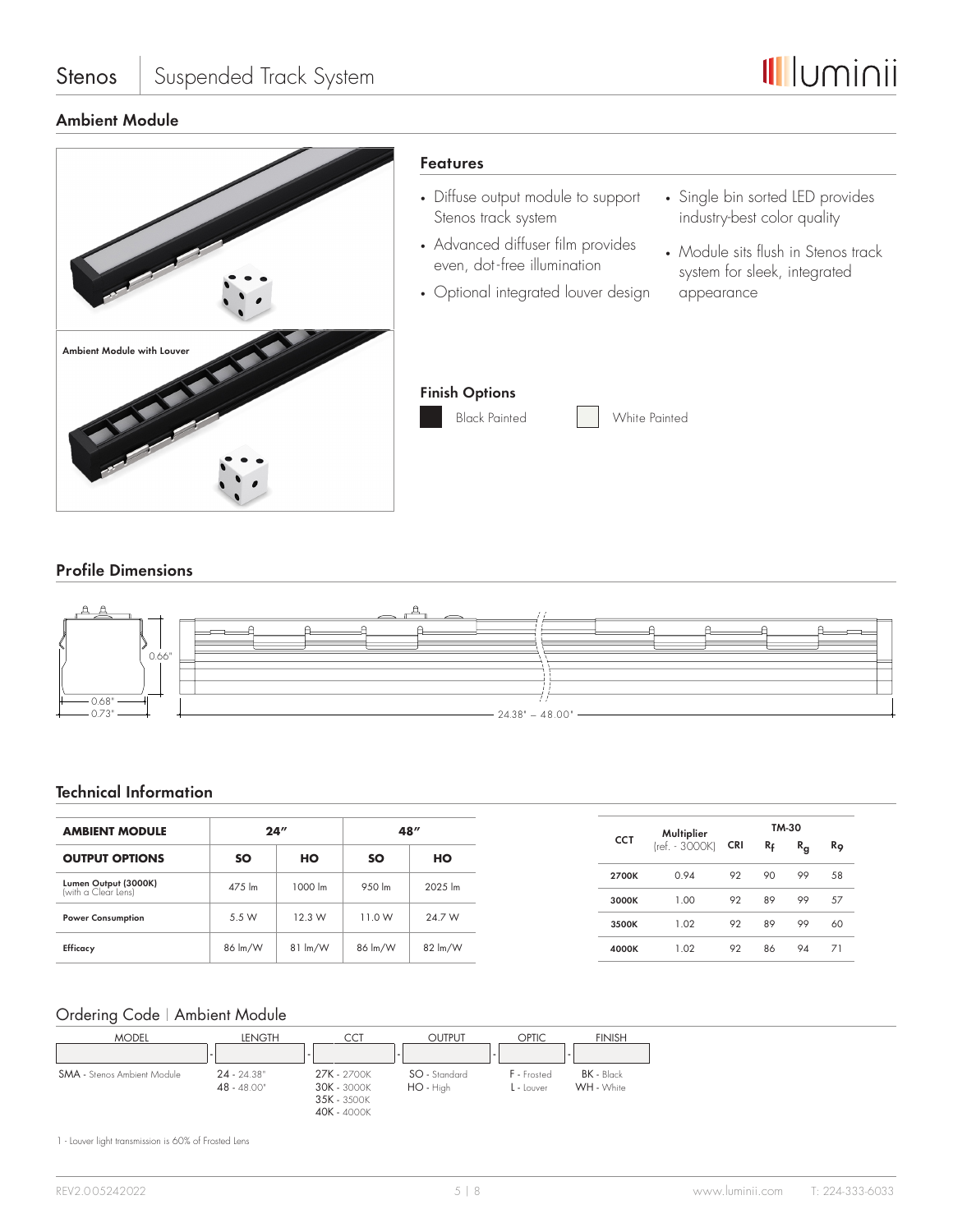#### **Power Supplies**

the Resources page.

See Power Supply instructions and spec sheet for wiring information. For a complete list of compatible dimmers, see Compatible Dimming Chart on the Resources page.

#### **Universal Power Supply 1% 120VAC - 277VAC**

0-10V dims down to 1%, MLV/ELV/TRIAC dims down to 1%.



For a complete list of compatible dimmers, see Compatible Dimming Chart on



| <b>MODELS</b> | <b>PDCU-W</b><br><b>96W</b> | <b>PDCU-W</b><br>3X96W | <b>PDCU-D</b><br><b>30W</b> | <b>PDCU-D</b><br>60W | <b>PDCU-D</b><br><b>96W</b> | <b>PDCU-D</b><br>3X96W |
|---------------|-----------------------------|------------------------|-----------------------------|----------------------|-----------------------------|------------------------|
| Length        | 8.66"                       | 11.85"                 | 6.10"                       | 7.93"                | 8.25"                       | 9.57"                  |
| Width         | 373"                        | 4.32"                  | 3.35"                       | 3.35"                | 4.10"                       | .594"                  |
| Depth         | 1.61"                       | 1.81"                  | 1.33                        | 1.32"                | 1.56"                       | 1 13"                  |



0-10 controller wires to the next LED Driver



#### **0-10V Dimming Power Supplies 0.1% 120VAC - 277VAC**

|                             | <b>MODEL</b>         | <b>POWER</b>                       |   | <b>OUTPUT</b>  | <b>DIMMING</b>                    |
|-----------------------------|----------------------|------------------------------------|---|----------------|-----------------------------------|
|                             |                      | ۰                                  | ۰ |                | ۰                                 |
| PSO10V - 0-10V Power Supply | dims down to $0.1\%$ | 96 - 96 Watt<br>3X96 - 3 X 96 Watt |   | $24 - 24$ VDC. | LIN - linear<br>LOG - Logarithmic |
| <b>MODELS</b>               | <b>96W</b>           | 3X96                               |   |                |                                   |
| Length                      | 14.40"               | 15.75"                             |   |                |                                   |
| Width                       | 5.20"                | 6.62"                              |   |                |                                   |
| <b>Depth</b>                | 2.60"                | 4.95"                              |   |                |                                   |
|                             |                      |                                    |   |                |                                   |

#### **Triac, MLV, ELV, & PWM Compatible Dimmers**



| <b>MODELS</b> | <b>96W</b> |
|---------------|------------|
| Length        | 8 2.5"     |
| Width         | 4.10"      |
| <b>Depth</b>  | 1.56"      |
|               |            |

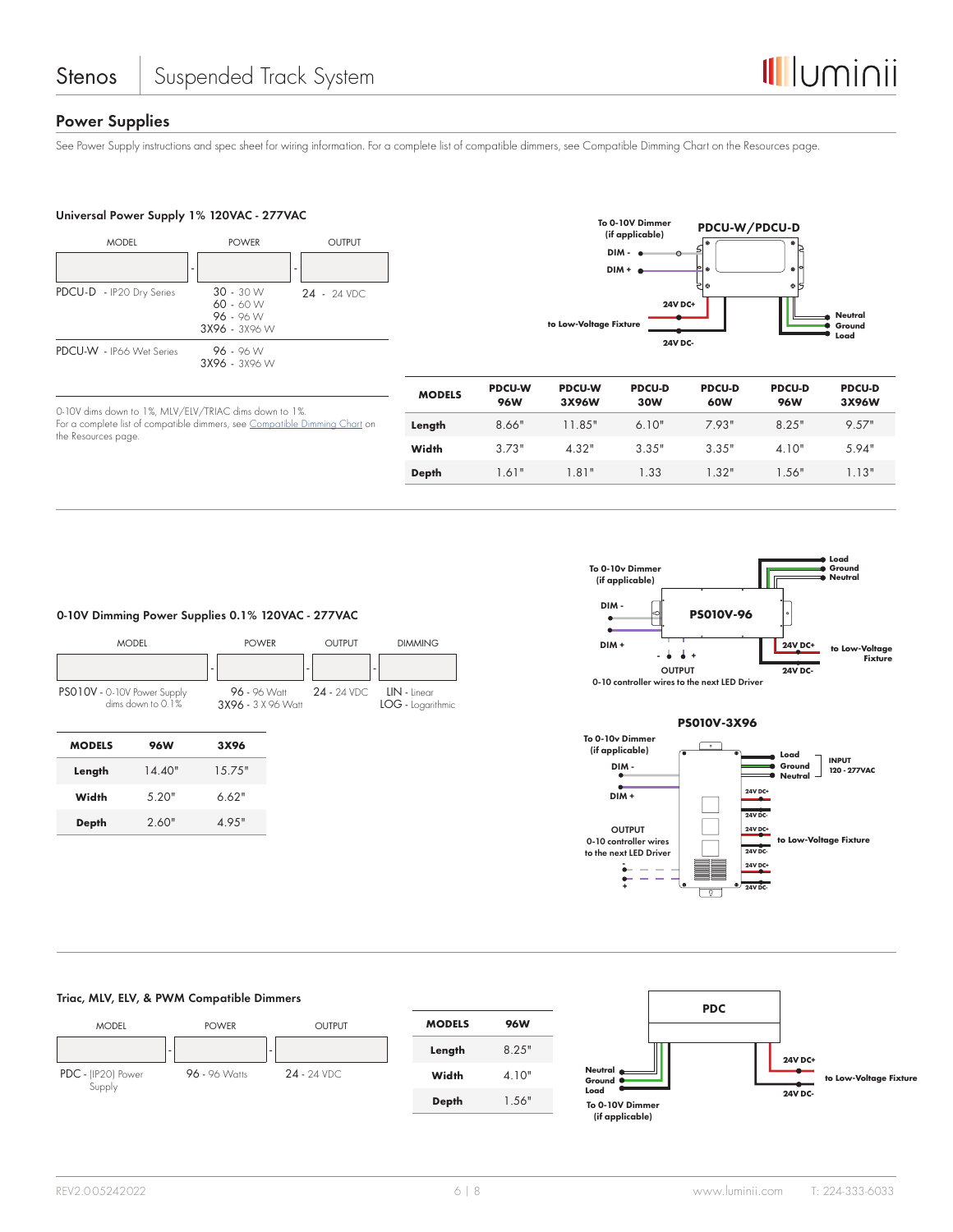# **Power Supplies**

See Power Supply instructions and spec sheet for wiring information. For a complete list of compatible dimmers, see Compatible Dimming Chart on the Resources page.

| DMX Dimming Power Supplies 120VAC - 277VAC    |                                                    |               | <b>MODELS</b> | <b>96W</b> | 3X96   |
|-----------------------------------------------|----------------------------------------------------|---------------|---------------|------------|--------|
| <b>MODEL</b>                                  | <b>POWER</b>                                       | Output        | Length        | 14.40"     | 15.75" |
|                                               |                                                    |               | Width         | 5.20"      | 6.62"  |
| DMX Power Supply<br>dims down to 0%<br>PSDMX- | y <b>96 -</b> 96 Watt<br><b>3X96 -</b> 3 X 96 Watt | $24 - 24$ VDC | <b>Depth</b>  | 2.60"      | 4.95"  |
|                                               |                                                    |               |               |            |        |

Features eldoLED's LINEARdrive configurable dimmable drivers





#### **DALI 0% Dimming Power Supplies 120VAC - 277VAC**



Features eldoLED's LINEARdrive configurable dimmable drivers

| Model  | <b>96W</b> | 3X96   |
|--------|------------|--------|
| Length | 14.40"     | 15.75" |
| Width  | .520"      | 6 62"  |
| Depth  | 2.60"      | 4 9.5" |
|        |            |        |



#### **Enlighted Enabled Dimming Power Supplies 120VAC - 277VAC**